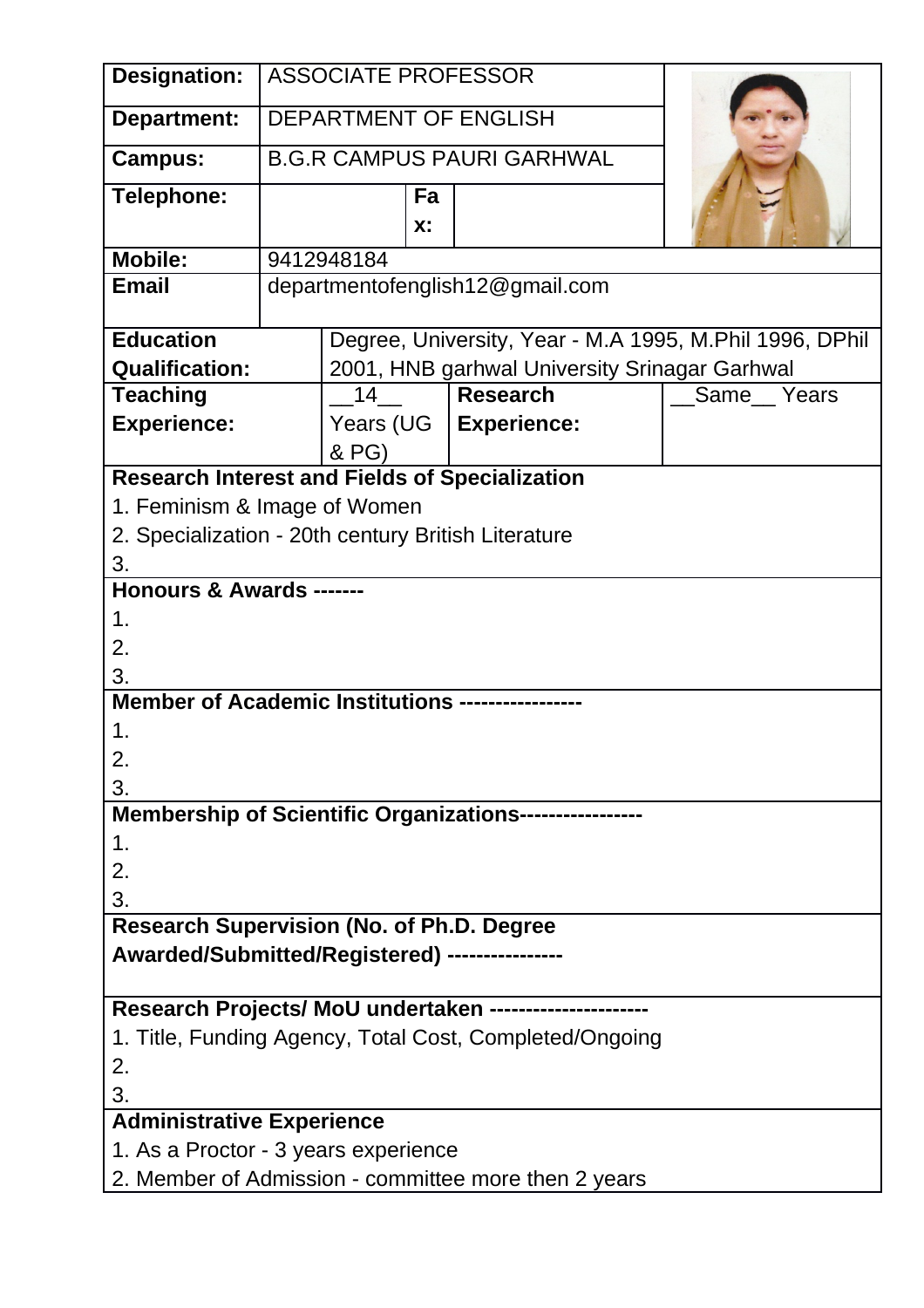3. Member of Anti Ragging committee

4. As an evaluator

5. As an expert

**Scientific Visits Abroad/ International Collaboration---------**

1.

**Conference/Symposium/Workshop Attended during last five years (2014- 2019)**

## **International**

1. Attended/Presented Paper/Invited Talk/Keynote Address/Session Chair, Title of event, place, date, year 2.

## **National**

1. Workshop 2019 -short term training programme in FDC Chauras H.N.B garhwal University Srinagar Garhwal w.e.f. 21/08/2019 to 27/08/2019. 2.

**Conference/Symposium/Workshop Organized during last five years (2014-2019)**

1. Chairman/Convener/Organizing Secretary, Title of event, place, date, year 2.

3.

**Publications during last five years (2014-2019)**

## **Number of papers published in UGC listed journals -**

| Name of<br><b>Authors</b> | <b>Title of Paper</b> | Title of the<br><b>Journal</b> | <b>Volume</b> | <b>ISSN</b> | <b>UGC</b><br>appro<br>ved<br>No. |
|---------------------------|-----------------------|--------------------------------|---------------|-------------|-----------------------------------|
| 1. Dr.                    | Feminism -            | Himalayan                      | $V - 12$      | 0975-       | 45924                             |
| (Mrs)                     | women's               | Journal of                     | December      | 9891        | Impac                             |
| Poonam                    | liberation            | Social                         | 2017          |             |                                   |
| <b>Bisht</b>              | movement: A           | Science and                    | (Page - 47-   |             | Facto                             |
| Rawat                     | general               | Humanists (A                   | 49)           |             |                                   |
|                           | approach of           | peer                           |               |             | 2.15                              |
|                           | <b>Thomas Stearns</b> | reviewed &                     |               |             |                                   |
|                           | Eliot                 | <b>UGC</b>                     |               |             |                                   |
|                           |                       | approved                       |               |             |                                   |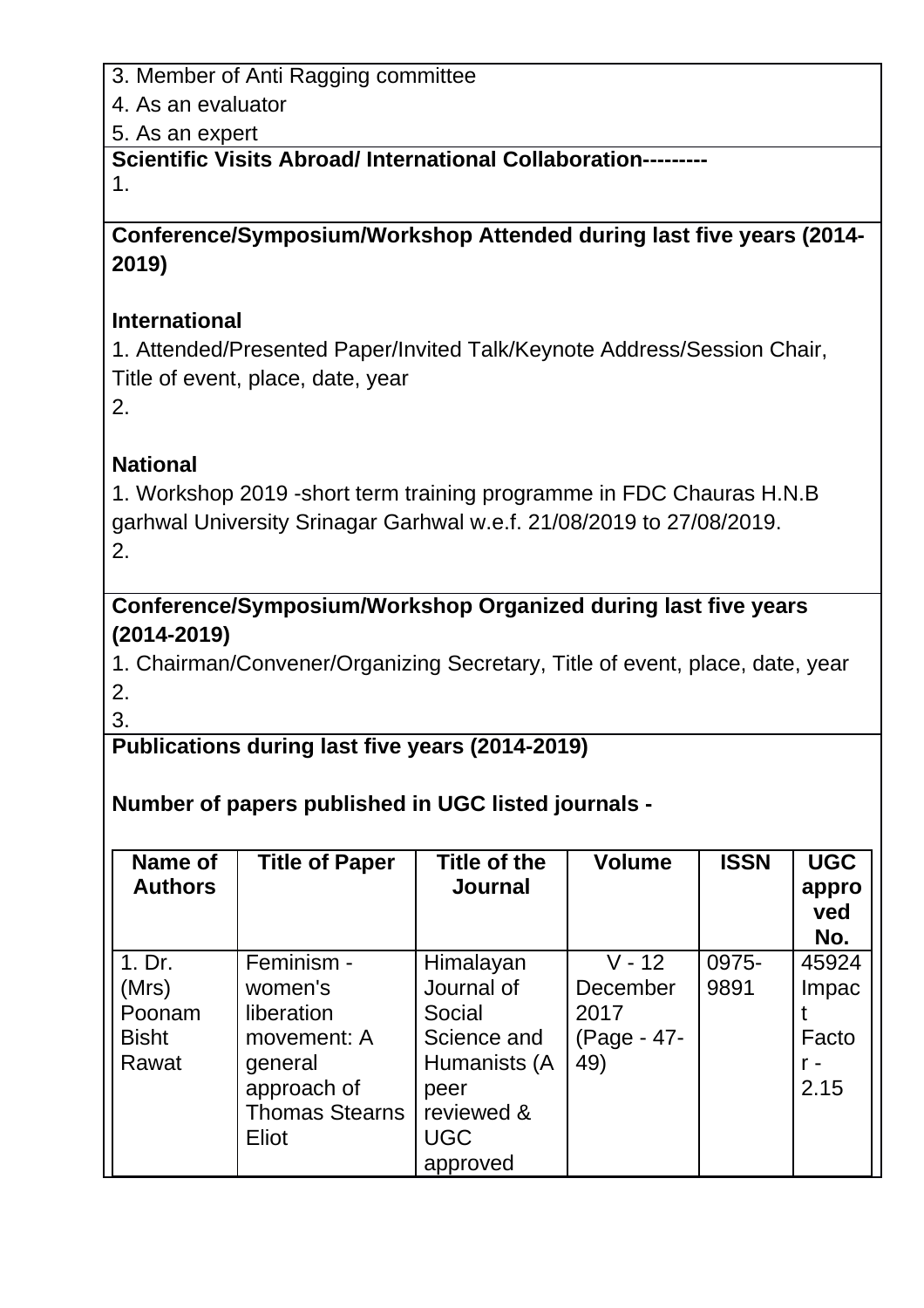|                                                    |                                                                                                                                                                                                                  | Journal)                                                                                                                     |                                                             |               |                                                            |
|----------------------------------------------------|------------------------------------------------------------------------------------------------------------------------------------------------------------------------------------------------------------------|------------------------------------------------------------------------------------------------------------------------------|-------------------------------------------------------------|---------------|------------------------------------------------------------|
| 2. Dr.<br>(Mrs)<br>Poonam<br><b>Bisht</b><br>Rawat | Idea of<br>Liberation:<br>Women of<br>Canterbury in<br><b>Thomas Stearns</b><br>Eliot's Murder in<br>the Cathedral<br>psychological<br>liberation versus<br>religious<br>oppression                              | Himalayan<br>Journal of<br>Social<br>Science and<br>Humanists (A<br>peer<br>reviewed &<br><b>UGC</b><br>approved<br>Journal) | $V - 13$<br>December<br>2018<br>(Page 11-<br>14)            | 0975-<br>9891 | 45924<br>Impac<br>t<br>Facto<br>$r -$<br>2.15              |
| 3. Dr.<br>(Mrs)<br>Poonam<br><b>Bisht</b><br>Rawat | <b>Thomas Stearns</b><br>Eliot's<br>Characterization<br>of Women: A<br>Royalist as an<br>anti - feminist:<br>The Women of<br>Canterbury in<br>Murder in the<br>Cathedral and<br>Monica in the<br>elder statesman | The Public:<br>Problems and<br>Solutions (an<br>international<br>Refereed<br>Peer -<br>reviewed<br>Research<br>Journal)      | $V - 7$<br>Jan -<br>march<br>2018<br>(Page 13-<br>15)       | 2320-<br>4540 | 48845<br>47263<br>Impac<br>t<br>Facto<br>r<br>$-2.36$<br>2 |
| 4. Dr.<br>(Mrs)<br>Poonam<br><b>Bisht</b><br>Rawat | The concept of<br>Affirmative and<br>negative<br>Women in<br><b>Thomas Stearns</b><br>Eliot's the<br>Family reunion:<br>A trend in<br>contrast: Amy<br>and Agatha                                                | Adhikar - an<br>international<br>refereed and<br>peer -<br><b>Reviewed</b><br>research<br>Journal                            | $V - 1$<br>Jan 2018<br>(Page 08-<br>12)                     | 2231-<br>2552 | 45496<br>Impac<br>Facto<br>$r -$<br>2.360                  |
| 5. Dr.<br>(Mrs)<br>Poonam<br><b>Bisht</b><br>Rawat | <b>Thomas Stearns</b><br><b>Eliot's Concept</b><br>of Negative<br>Women: A<br>source in<br>practice: A study<br>in Ends and<br>means: Celia<br>and Labinia in                                                    | World<br><b>Translation</b><br>An<br><b>International</b><br>Journal of<br>literature and<br>research                        | V-7 issue -<br>5<br>Jan- June<br>2018<br>(Page 173-<br>178) | 2278-<br>0408 | 48773<br><b>UGC</b><br>serial<br><b>Numb</b><br>er<br>0529 |